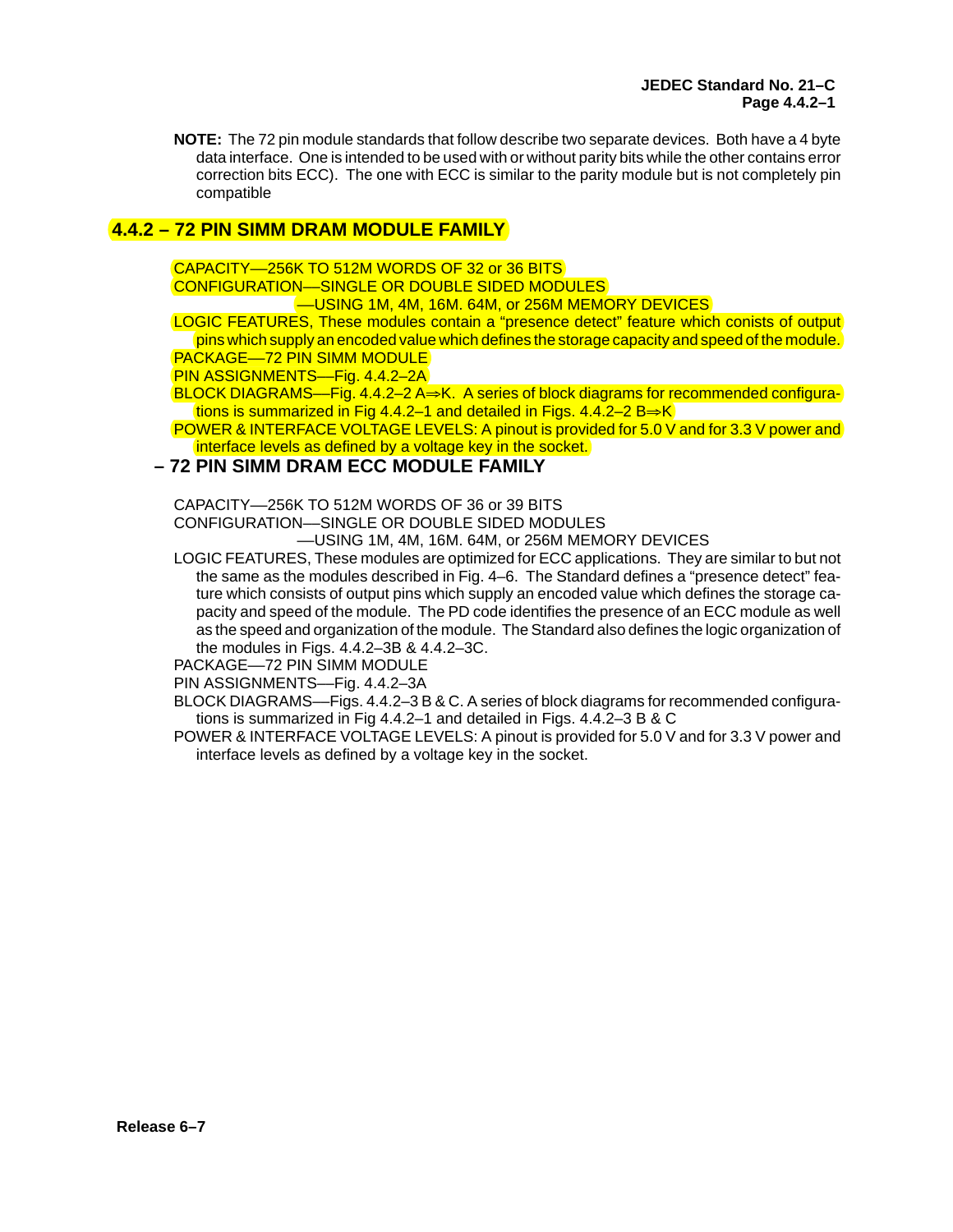## **JEDEC Standard No. 21–C Page 4.4.2–2 72 Pin SIMM Block Diagrams**

The block diagrams given in the 12 pages, Figs 4.4.2–2 B  $\Rightarrow$  K and Figs 4.4.2–3 B & C), are applicable to the 72 Pin SIMM pinouts shown in Figures 4.4.2–2 A and 4.4.2–3 A. These block diagrams are provided for guidance only. **Other implementations with different block configurations are also acceptable**.

The following table shows the applicability of the block configurations given to the  $5 \text{ V}$  and 3.3 V Non-ECC and ECC modules.

| Configuration                                                                                                                                                                                 | # Banks  | <b>Applies to:</b><br>5 V SIMM | <b>Applies to:</b><br><b>3.3 V SIMM</b> |  |  |  |  |  |
|-----------------------------------------------------------------------------------------------------------------------------------------------------------------------------------------------|----------|--------------------------------|-----------------------------------------|--|--|--|--|--|
| <b>Parity, Non-Parity</b>                                                                                                                                                                     |          |                                |                                         |  |  |  |  |  |
| X32/36 W/X4, X1 (X36)                                                                                                                                                                         | 1 or 2   | X                              | X.                                      |  |  |  |  |  |
| X32/36 W/X16, X18                                                                                                                                                                             | 1 or 2   | $\mathsf{X}$                   | X                                       |  |  |  |  |  |
| X36 W/X4, X4/4CE                                                                                                                                                                              | 1 or $2$ | X                              | $\sf X$                                 |  |  |  |  |  |
| X36 W/X4, X2/2CE                                                                                                                                                                              | 1 or $2$ | X                              | $\sf X$                                 |  |  |  |  |  |
| X36 W/X16, X4/4CE                                                                                                                                                                             | 1 or $2$ | X                              | $\sf X$                                 |  |  |  |  |  |
| X36 W/X16, X2/2CE                                                                                                                                                                             | 1 or 2   | X                              | X                                       |  |  |  |  |  |
| X32 W/X8                                                                                                                                                                                      | 1 or $2$ |                                | $\sf X$                                 |  |  |  |  |  |
| X36 W/X8, X2/2CE                                                                                                                                                                              | 1 or $2$ |                                | X                                       |  |  |  |  |  |
| X32 W/X32                                                                                                                                                                                     | 1 or $2$ |                                | $\sf X$                                 |  |  |  |  |  |
| X36 W/X32, X2/2CE                                                                                                                                                                             | 1 or 2   |                                | X.                                      |  |  |  |  |  |
| <b>ECC</b>                                                                                                                                                                                    |          |                                |                                         |  |  |  |  |  |
| X36/40 W/X4                                                                                                                                                                                   | 1 or 2   | X                              | $X$ (X36 only)                          |  |  |  |  |  |
| Note: To reduce the number of diagrams, only 2 bank versions<br>are shown. In addition, in cases where one SIMM I/O width can<br>he described as a denopulation of another SIMM (i.e. $Y39$ ) |          |                                |                                         |  |  |  |  |  |

**be described as a depopulation of another SIMM (i.e. X36X32), the depopulated devices are shown by a "dashed" outline.**

| <b>RE AND G WIRING FOR BYTE WRITE SIMMS.</b> |                                                            |                                                                |  |  |  |  |  |
|----------------------------------------------|------------------------------------------------------------|----------------------------------------------------------------|--|--|--|--|--|
| <b>SIGNAL NAME</b>                           | 5 V SIMMs                                                  | 3.3 V SIMMs                                                    |  |  |  |  |  |
| G                                            | Tied to GND                                                | Wired to Pin 46                                                |  |  |  |  |  |
| REO                                          | Connected as shown.<br>Tied to pin 44 $(REO)$              | RE0, RE2 nets connected to-<br>gether and tied to pin 44 (REO) |  |  |  |  |  |
| RE <sub>1</sub>                              | Connected as shown.<br>Tied to pin 45 ( $\overline{RE1}$ ) | RE1, RE3 nets connected to-<br>gether and tied to pin 45 (RE1) |  |  |  |  |  |
| RE <sub>2</sub>                              | Connected as shown.<br>Tied to pin 34 $(\overline{RE2})$   | REO, RE2 nets connected to-<br>gether and tied to pin 44 (REO) |  |  |  |  |  |
| RE3                                          | Connected as shown.<br>Tied to pin 33 $(RE3)$              | RE1, RE3 nets connected to-<br>gether and tied to pin 45 (RE1) |  |  |  |  |  |

**FIGURE 4.4.2–1 72 PIN DRAM SIMM APPLICABILITY TABLE**

**Release 6–7**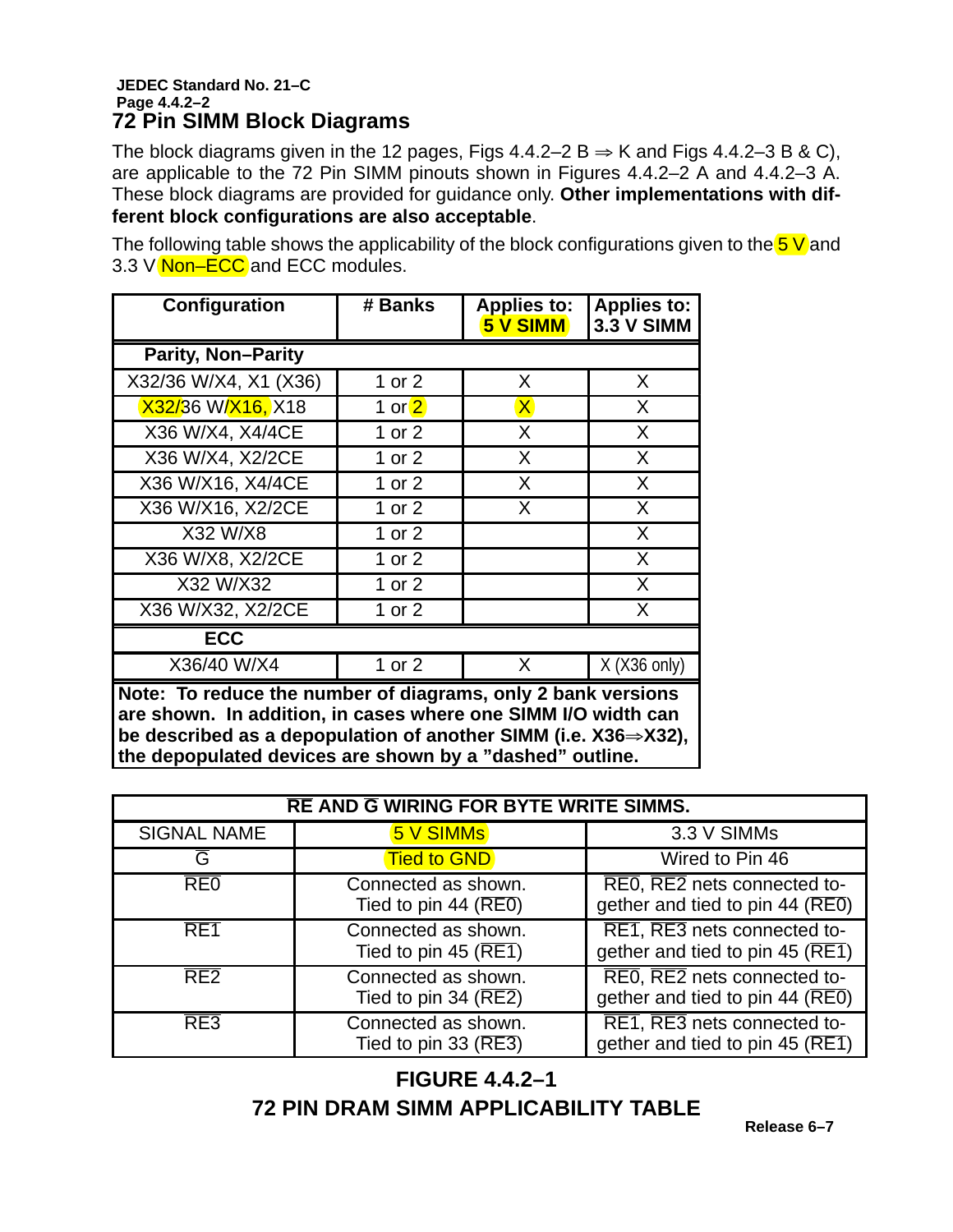## **JEDEC Standard No. 21–C Page 4.4.2–3**

|                | 5V                                          | 3.3V                        |    |    | 5V                             | 3.3V                        |                                                                                                                  | <b>PRESENCE DETECT TRUTH TABLE</b>                                                                                                                                                             |           |                 |                                                                         |                          |                 |                               |                         |                                        |                            |                         |           |
|----------------|---------------------------------------------|-----------------------------|----|----|--------------------------------|-----------------------------|------------------------------------------------------------------------------------------------------------------|------------------------------------------------------------------------------------------------------------------------------------------------------------------------------------------------|-----------|-----------------|-------------------------------------------------------------------------|--------------------------|-----------------|-------------------------------|-------------------------|----------------------------------------|----------------------------|-------------------------|-----------|
|                | <b>Byte</b><br>Write                        | <b>Byte</b><br><b>Write</b> |    |    | <b>Byte</b><br><b>Write</b>    | <b>Byte</b><br><b>Write</b> |                                                                                                                  | CONFIGURATION                                                                                                                                                                                  |           |                 |                                                                         |                          | trac            |                               |                         |                                        | ECCPD1PD2PD3PD4            |                         |           |
|                | PIN # PIN NAME                              | <b>PIN NAME</b>             |    |    | <b>PIN # PIN NAME PIN NAME</b> |                             |                                                                                                                  | 1MB (256K X 36)                                                                                                                                                                                |           |                 |                                                                         | 100 nS                   |                 | O                             | S                       | O                                      | S                          | S                       |           |
| 1              | <b>VSS</b>                                  | <b>VSS</b>                  |    | 37 | PDQ17, NC                      | PDQ17, NC                   |                                                                                                                  | 64MB (16M X 32/36)                                                                                                                                                                             |           |                 |                                                                         |                          | 80 nS           | $\circ$                       | S                       | $\circ$                                | O                          | S                       |           |
| $\mathbf 2$    | DQ <sub>0</sub>                             | DQ <sub>0</sub>             |    | 38 | PDQ35,, NC                     | <b>PDQ35, NC</b>            |                                                                                                                  |                                                                                                                                                                                                |           |                 |                                                                         |                          | 70 nS           | $\circ$                       | $\overline{s}$          | $\circ$                                | $\overline{s}$             | $\circ$                 |           |
| 3              | <b>DQ18</b>                                 | <b>DQ18</b>                 |    | 39 | <b>VSS</b>                     | <b>VSS</b>                  |                                                                                                                  |                                                                                                                                                                                                |           |                 |                                                                         |                          | 60 nS           | $\circ$                       | S                       | O                                      | O                          | $\circ$                 |           |
| 4              | DQ1                                         | DQ1                         |    | 40 | <b>CE0</b>                     | <b>CE0</b>                  |                                                                                                                  | 2MB (512K X 36)                                                                                                                                                                                |           |                 |                                                                         | 100 nS                   |                 | O                             | O                       | S                                      | S                          | S                       |           |
| 5              |                                             | <b>DQ19</b>                 |    | 41 | CE2                            | CE2                         |                                                                                                                  | 128MB (32M X 32/36)                                                                                                                                                                            |           |                 |                                                                         |                          | 80 nS           | O                             | O                       | $\overline{\mathbf{s}}$<br>$\mathbf S$ | O<br>$\mathsf{s}$          | S<br>O                  |           |
|                | <b>DQ19</b>                                 |                             |    | 42 |                                |                             |                                                                                                                  |                                                                                                                                                                                                |           |                 |                                                                         |                          | 70 nS<br>60 nS  | O<br>O                        | O<br>O                  | $\overline{s}$                         | O                          | O                       |           |
| 6              | DQ <sub>2</sub>                             | DQ <sub>2</sub>             |    |    | CE <sub>3</sub>                | CE <sub>3</sub>             |                                                                                                                  | 4MB (1M X 36)                                                                                                                                                                                  |           |                 |                                                                         | 100 nS                   |                 | O                             | S                       | $\overline{s}$                         | S                          | S                       |           |
| $\overline{7}$ | <b>DQ20</b>                                 | <b>DQ20</b>                 |    | 43 | CE <sub>1</sub>                | CE <sub>1</sub>             |                                                                                                                  | 256MB (64M X 32/36)                                                                                                                                                                            |           |                 |                                                                         |                          | 80 nS           | O                             | $\overline{s}$          | $\overline{s}$                         | $\circ$                    | S                       |           |
| 8              | DQ3                                         | DQ3                         |    | 44 | <b>RE0</b>                     | <b>RE0</b>                  |                                                                                                                  |                                                                                                                                                                                                |           |                 |                                                                         |                          | 70 nS           | O                             | S                       | $\mathsf{s}$                           | S                          | $\circ$                 |           |
| 9              | <b>DQ21</b>                                 | <b>DQ21</b>                 |    | 45 | NC, RE1                        | NC, RE1                     |                                                                                                                  |                                                                                                                                                                                                |           |                 |                                                                         |                          | 60 nS           | $\circ$                       | $\overline{s}$          | $\overline{s}$                         | $\circ$                    | $\circ$                 |           |
| 10             | <b>VDD</b>                                  | <b>VDD</b>                  |    | 46 | <b>NC</b>                      | Ğ                           |                                                                                                                  | <b>BMB</b> (2M X 36)                                                                                                                                                                           |           |                 |                                                                         | 100 nS                   |                 | O                             | $\circ$                 | O                                      | S                          | $\overline{s}$          |           |
| 11             | <b>NU</b>                                   | PD <sub>5</sub>             |    | 47 | $\overline{\mathsf{w}}$        | $\overline{\mathsf{w}}$     |                                                                                                                  | 0.5GB (128M X 32/36)                                                                                                                                                                           |           |                 |                                                                         |                          | 80 nS           | O                             | $\circ$                 | O                                      | $\circ$                    | $\overline{\mathbf{s}}$ |           |
| 12             | A <sub>0</sub>                              | A0                          |    | 48 | PD(ECC)                        | PD(ECC)                     |                                                                                                                  |                                                                                                                                                                                                |           |                 |                                                                         | 70 nS                    | $\circ$         | $\circ$                       | $\circ$                 | S                                      | $\circ$                    |                         |           |
| 13             | A <sub>1</sub>                              | A <sub>1</sub>              |    | 49 | DQ <sub>9</sub>                | DQ <sub>9</sub>             |                                                                                                                  |                                                                                                                                                                                                |           |                 |                                                                         |                          | 60 nS           | $\circ$<br>$\overline{\circ}$ | $\circ$<br>ड            | $\circ$<br>$\overline{\circ}$          | $\circ$                    | $\circ$<br>ड            |           |
| 14             | A <sub>2</sub>                              | A <sub>2</sub>              |    | 50 | <b>DQ27</b>                    | <b>DQ27</b>                 |                                                                                                                  | 16MB (4M X 36)<br>1GB (256M X 32/36)                                                                                                                                                           |           |                 |                                                                         | 50 <sub>0</sub><br>80 nS | $\circ$         | $\overline{s}$                | $\circ$                 | $\overline{s}$<br>$\circ$              | $\overline{s}$             |                         |           |
| 15             | А3                                          | A <sub>3</sub>              | 51 |    | <b>DQ10</b>                    | <b>DQ10</b>                 |                                                                                                                  |                                                                                                                                                                                                |           |                 |                                                                         |                          | 70 nS           | O                             | $\overline{s}$          | O                                      | $\overline{s}$             | O                       |           |
| 16             | A4                                          | A4                          |    | 52 | <b>DQ28</b>                    | <b>DQ28</b>                 |                                                                                                                  |                                                                                                                                                                                                |           |                 |                                                                         |                          | 60 nS           | O                             | $\overline{\mathbf{s}}$ | O                                      | $\circ$                    | O                       |           |
| 17             | A <sub>5</sub>                              | A <sub>5</sub>              |    | 53 | <b>DQ11</b>                    | <b>DQ11</b>                 |                                                                                                                  | 32MB (8M X 36)                                                                                                                                                                                 |           |                 |                                                                         |                          | 50 <sub>0</sub> | O                             | O                       | S                                      | S                          | $\overline{\mathsf{s}}$ |           |
| 18             | A6                                          | A <sub>6</sub>              |    | 54 | <b>DQ29</b>                    | <b>DQ29</b>                 |                                                                                                                  | 2GB (512M X 36)                                                                                                                                                                                |           |                 |                                                                         | 80 nS                    | O               | O                             | S                       | O                                      | S                          |                         |           |
| 19             | <b>NC, A10</b>                              | <b>NC, A10</b>              |    | 55 | <b>DQ12</b>                    | <b>DQ12</b>                 |                                                                                                                  |                                                                                                                                                                                                |           |                 |                                                                         | 70 nS                    | O               | O                             | S                       | S                                      | O                          |                         |           |
| 20             | DQ4                                         | DQ4                         |    | 56 | <b>DQ30</b>                    | <b>DQ30</b>                 |                                                                                                                  |                                                                                                                                                                                                |           |                 |                                                                         |                          | 60 nS           | O                             | O                       | $\overline{s}$                         | O                          | O                       |           |
| 21             | <b>DQ22</b>                                 | <b>DQ22</b>                 |    | 57 | <b>DQ13</b>                    | <b>DQ13</b>                 | $O = NO$ CONNECTION S = CONNECTED TO VSS<br>EDO Pin: VSS for EDO, NC for Fast Page.                              |                                                                                                                                                                                                |           |                 |                                                                         |                          |                 |                               |                         |                                        |                            |                         |           |
| 22             | DQ5                                         | DQ5                         |    | 58 | <b>DQ31</b>                    | <b>DQ31</b>                 | Note: The ECC Function (Pin 48) is not a defined function                                                        |                                                                                                                                                                                                |           |                 |                                                                         |                          |                 |                               |                         |                                        |                            |                         |           |
| 23             | <b>DQ23</b>                                 | <b>DQ23</b>                 |    | 59 | <b>VDD</b>                     | <b>VDD</b>                  | for the devices in this standard, however, it is used in a                                                       |                                                                                                                                                                                                |           |                 |                                                                         |                          |                 |                               |                         |                                        |                            |                         |           |
| 24             | DQ6                                         | DQ <sub>6</sub>             |    | 60 | <b>DQ32</b>                    | <b>DQ32</b>                 | companion Standard for 72 pin ECC modules shown in Fig.<br>4.4.2-3. The presence of a VSS connection on this pin |                                                                                                                                                                                                |           |                 |                                                                         |                          |                 |                               |                         |                                        |                            |                         |           |
| 25             | <b>DQ24</b>                                 | <b>DQ24</b>                 |    | 61 | <b>DQ14</b>                    | <b>DQ14</b>                 | signifies that an ECC module has been inserted.                                                                  |                                                                                                                                                                                                |           |                 |                                                                         |                          |                 |                               |                         |                                        |                            |                         |           |
| 26             | DQ7                                         | DQ7                         |    | 62 | <b>DQ33</b>                    | <b>DQ33</b>                 |                                                                                                                  | CONFIGURATION PIN ASSIGNMENT TABLE                                                                                                                                                             |           |                 |                                                                         |                          |                 |                               |                         |                                        |                            |                         |           |
| 27             | <b>DQ25</b>                                 | <b>DQ25</b>                 |    | 63 | <b>DQ15</b>                    | <b>DQ15</b>                 |                                                                                                                  |                                                                                                                                                                                                |           |                 | DODULE SIZE, 36 BIT WORDS                                               |                          |                 |                               |                         |                                        |                            |                         |           |
| 28             | A7                                          | A7                          |    | 64 | <b>DQ34</b>                    | <b>DQ34</b>                 | PIN#                                                                                                             |                                                                                                                                                                                                |           |                 |                                                                         | 4M                       | <b>8M</b>       |                               |                         |                                        |                            |                         |           |
| 29             | NC. A11 NC, A11                             |                             |    | 65 | <b>DQ16</b>                    | <b>DQ16</b>                 | 19                                                                                                               | 256K 512K 1M                                                                                                                                                                                   |           |                 | 2M<br>NC   NC   NC   NC   A10   A10   A10   A10   A10   A10   A10   A10 |                          |                 |                               |                         |                                        | 16M 32M 64M 128M 256M 512M |                         |           |
| 30             | <b>VDD</b>                                  | VDD                         |    | 66 | <b>NC</b>                      | <b>EDO</b>                  |                                                                                                                  |                                                                                                                                                                                                |           |                 |                                                                         |                          |                 |                               |                         |                                        |                            |                         |           |
| 31             | A8                                          | A8                          |    | 67 | PD <sub>1</sub>                | PD <sub>1</sub>             | *29<br>32                                                                                                        | ΝC<br><b>NC</b>                                                                                                                                                                                | <b>NC</b> | ΝC              | ΝC<br>A9                                                                | A11                      | A11             | A11<br>A9                     | A11<br>A9               | A11<br>A9                              | A11                        | A11                     | A11       |
| 32             | <b>NC, A9</b>                               | <b>NC, A9</b>               |    | 68 | PD <sub>2</sub>                | PD <sub>2</sub>             | *33                                                                                                              | <b>NC</b>                                                                                                                                                                                      | ΝC<br>RE3 | A9<br><b>NC</b> | RE3                                                                     | A9<br><b>NC</b>          | A9<br>RE3       | A12                           | A12                     | A12                                    | A9<br>A12                  | A9<br>A12               | A9<br>A12 |
| 33             | NC, RE3 NC, A12                             |                             |    | 69 | PD3                            | PD <sub>3</sub>             | *34                                                                                                              | ΝC                                                                                                                                                                                             | RE2       | <b>NC</b>       | RE <sub>2</sub>                                                         | <b>NC</b>                | RE <sub>2</sub> | <b>NC</b>                     |                         | A13                                    |                            | A13 A13                 | A13       |
| 34             | RE <sub>2</sub>                             | <b>NC, A13</b>              |    | 70 | PD <sub>4</sub>                | PD4                         | 45                                                                                                               | <b>NC</b>                                                                                                                                                                                      | RE1       |                 | RE1                                                                     |                          | RE1             |                               | ΝC<br>RE1               |                                        | RE1                        |                         | RE1       |
| 35             |                                             | PDQ26, NC PDQ26, NC         |    | 71 | <b>NC</b>                      | PD(REF)                     |                                                                                                                  |                                                                                                                                                                                                |           | ΝC              |                                                                         | <b>NC</b>                |                 | <b>NC</b>                     |                         | NC                                     |                            | NC                      |           |
| 36             |                                             | PDQ8, NC PDQ8, NC           |    | 72 | <b>VSS</b>                     | vss                         | * A11, A12, or A13 on Pins 29, 33, or 34 are used on modules contain-                                            | ing devices that require asymetric ROW/COLUMN addresses.<br>NOTE – This family of pinouts is approved for use in SIMM modules<br>which are nominally 4.25" long and with a height which varies |           |                 |                                                                         |                          |                 |                               |                         |                                        |                            |                         |           |
|                | e Figure 4–18 for applicable block diagrams |                             |    |    |                                |                             | depencing on the configuration and the memory devices used. See<br>JEDEC Publication 95.                         |                                                                                                                                                                                                |           |                 |                                                                         |                          |                 |                               |                         |                                        |                            |                         |           |

**See Figure 4–18 for applicable block diagrams**

| 5.0 v 72 Pin DRAM SIMM VOLTAGE KEY |  |                          |  |  |  |  |  |  |  |
|------------------------------------|--|--------------------------|--|--|--|--|--|--|--|
| nnnnnnnnnnnnnnnnnnnn               |  | nnnnnnnnnnnnnnnnnnnnnnnn |  |  |  |  |  |  |  |

5.0 v 72 Pin DRAM SIMM VOLTAGE KEY 3.3 V 72 Pin DRAM SIMM VOLTAGE KEY 

36 37 36 37 **FIGURE 4.4.2–2 A**

**Release 6–7 256K TO 256M BY 36, 72 PIN DRAM MODULE PINOUT**